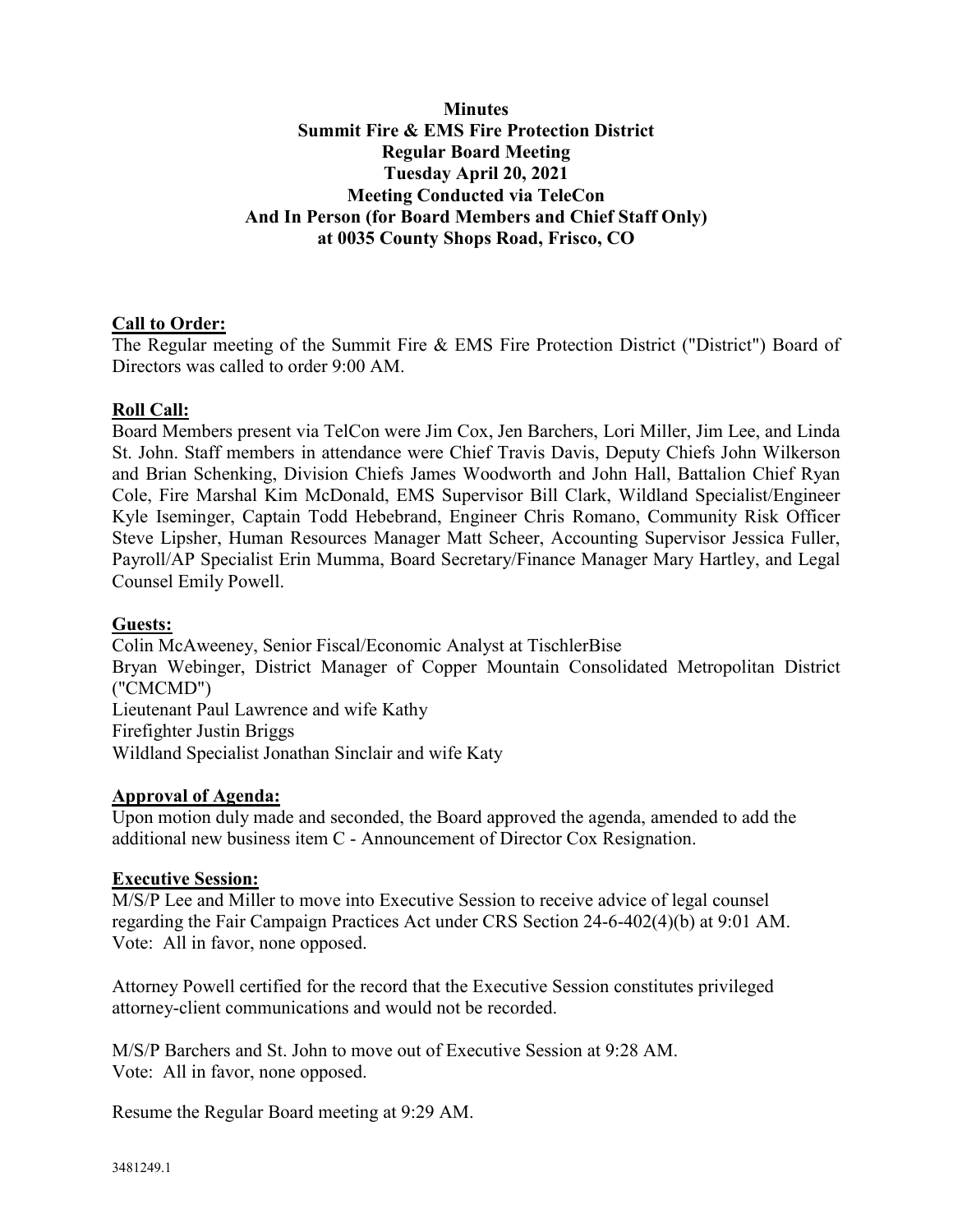### **Public Comments:**

None

# **Consent Agenda:**

The following items were presented: Minutes for Board Meetings: March 16, 2021 Regular Board Warrants: March 14, 2021 – April 16, 2021 Financial Report for all funds-March 2021 After discussion and questions,

M/S/P Miller and Lee to approve the Consent Agenda as presented. Vote: All in favor, none opposed.

#### **New Business:**

#### **Badge Oath Ceremony:**

HR Manager Scheer presented the Oath of Office and badge pinning to Lt Paul Lawrence, new B-shift FF Justin Briggs and new Wildfire Specialist Jonathan Sinclair.

#### **Wildfire/Specialist Briefing:**

Chief Davis updated the Board on the wildland fire seasonal outlook. The wildfire danger is starting in June and is expected to be a tough year

BC Cole and Wildland Specialist Coordinator Iseminger both commented that Summit County is in high wildland fire concerns and the 2021 summer is expected to be busy.

### **Cox Resignation:**

Director Cox presented his letter of resignation to the Board and communicated availability to serve until the first of August, 2021. The Board collectively thanked Cox for his years of service and voiced support for Cox to stay active on the Board through the first of August.

#### **Continued Business:**

### **Mill Levy Discussion and Analysis Review:**

Chief Davis and Finance Manager Hartley reviewed a mill levy analysis report with the Board, including a comparative analysis with Eagle River Fire Protection District and Eagle County Ambulance District running Fire and EMS.

### **Impact Fee Analysis Update:**

Colin McAweeney, Senior Fiscal/Economic Analyst at TischlerBise, presented the draft SFEFPD Impact Fee Study. He explained that development impact fees do have limitations and should not be regarded as the total solution for infrastructure funding, but rather that they are one component of a comprehensive funding strategy to ensure the provision of adequate public facilities. Development impact fees are one-time payments for growth-related infrastructure, and cannot be used for operations, maintenance, or replacement of infrastructure or to correct existing deficiencies. They are imposed on new development and must be used solely to fund growth-related capital projects. The purpose is to defray capital costs directly related to growth.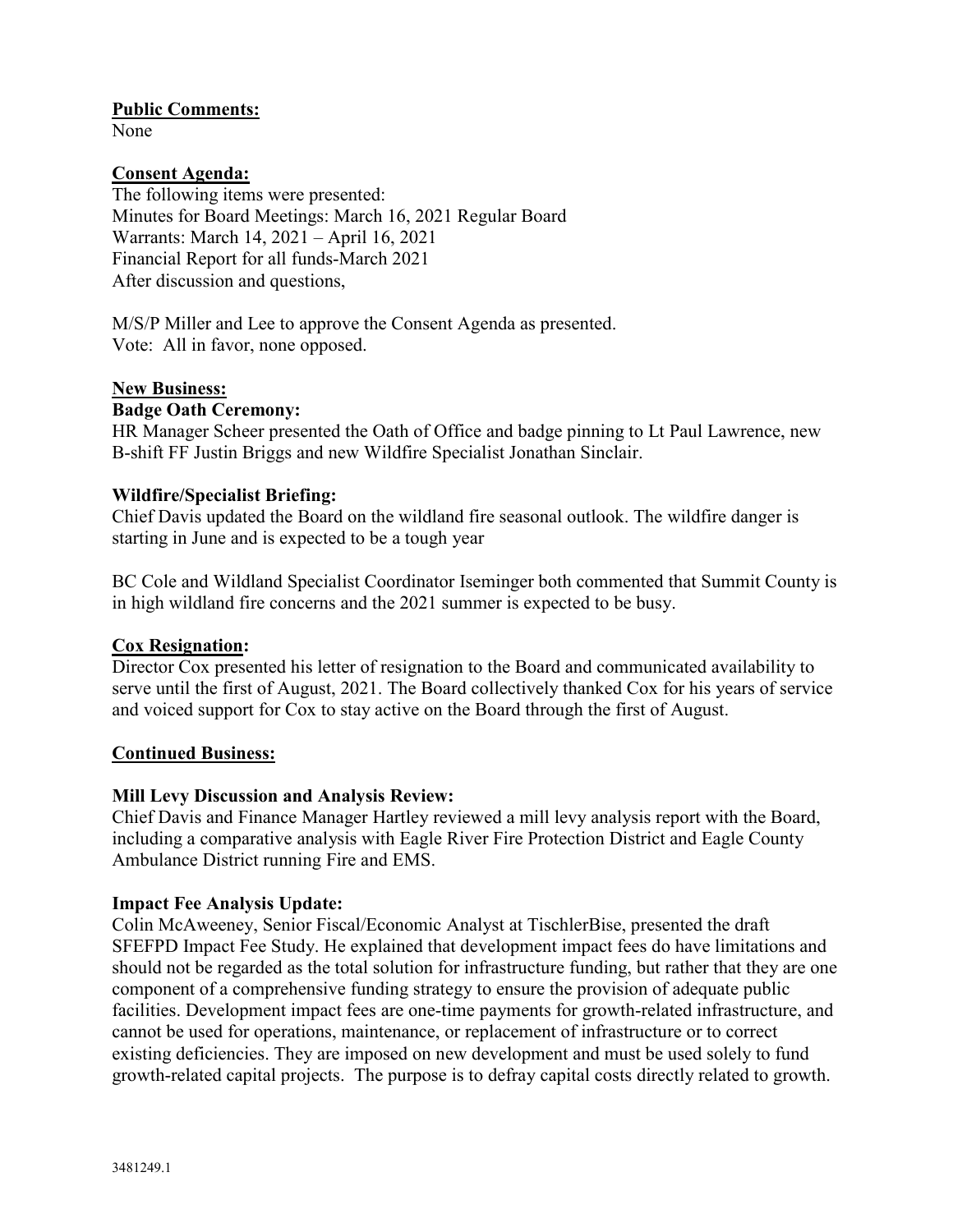Mr. McAweeney discussed that traditionally the impact fees are collected at the time building permits are issued. Pursuant to Colorado law, IGAs are necessary with the County and municipalities within SFEFPD before SFEFPD can begin assessing impact fees. The impact study approach used to develop the Impact Fee Study was an incremental approach and assumes that all jurisdictions will enter into separate IGAs at the Board-approved impact fee rates.

Attorney Powell reported that the next steps for the SFEFPD Board will be to adopt the Impact Fee Study, approve the amount of the impact fees to charge up to the amount in the approved Impact Fee Study, and begin IGA negotiations with Summit County Board of County Commissioners and the Towns of Silverthorne, Dillon and Frisco. These individual IGAs will include provisions on how the money will be collected and transmitted to SFEFPD as well as the need to set up a separate bank account to hold future impact fee funds received.

### **Authority Dissolution Update:**

Attorney Powell discussed the finalization of the Sublease Agreement for Engine 1 and Truck 1 from CMCMD to SFEFPD. The Sublease Agreement in the Board packet was signed by the CMCMD Board and US Bancorp Government Leasing and Finance, Inc. After discussion and questions,

M/S/P Barchers and Cox to approve the Sublease Agreement from CMCMD to SFEFPD for the two CMCMD apparatus (Engine 1 and Truck 1) as presented. Vote: All in favor, none opposed.

Attorney Powell updated the Board regarding the progress of the assignment/termination of SFE's contracts to SFEFPD. Once the contracts are assigned or terminated as appropriate, and the 2020 audit is complete, the SFE will be dissolved.

# **Staff Reports:**

Attorney: In addition to the written report, Attorney Powell reported assisting Chief Staff in reviewing the County's proposed amendments to the 2018 Fire Code in order to bring the Fire Code into alignment with the actual practices as relate to wildfire restrictions and backyard fire permitting. She also reported reviewing the draft Impact Fee Study.

Attorney Powell lastly shared that the current legislative tracker is included in the Board packet. There is one bill that was introduced last week that is not included in the tracker that, if passed, confirms that electronic Board meetings are a permitted way to run Special District meetings and not limited to contingencies such as pandemic, weather etc. The Colorado Legislature is expected to recess in approximately six weeks.

High Country Training Center: DC Hall reported that the Training Center is in the final stages with the contractor and civil engineer to begin the capital dirt/asphalt project in mid to late July.

Wildland Council: Director Cox reported that there was no meeting this month.

Finance: In addition to the written report, Finance Manager Hartley reported updating bank signature forms for SFEFPD's name change as well as reviewed with the Board the EMS dashboard attached to the Finance Board report.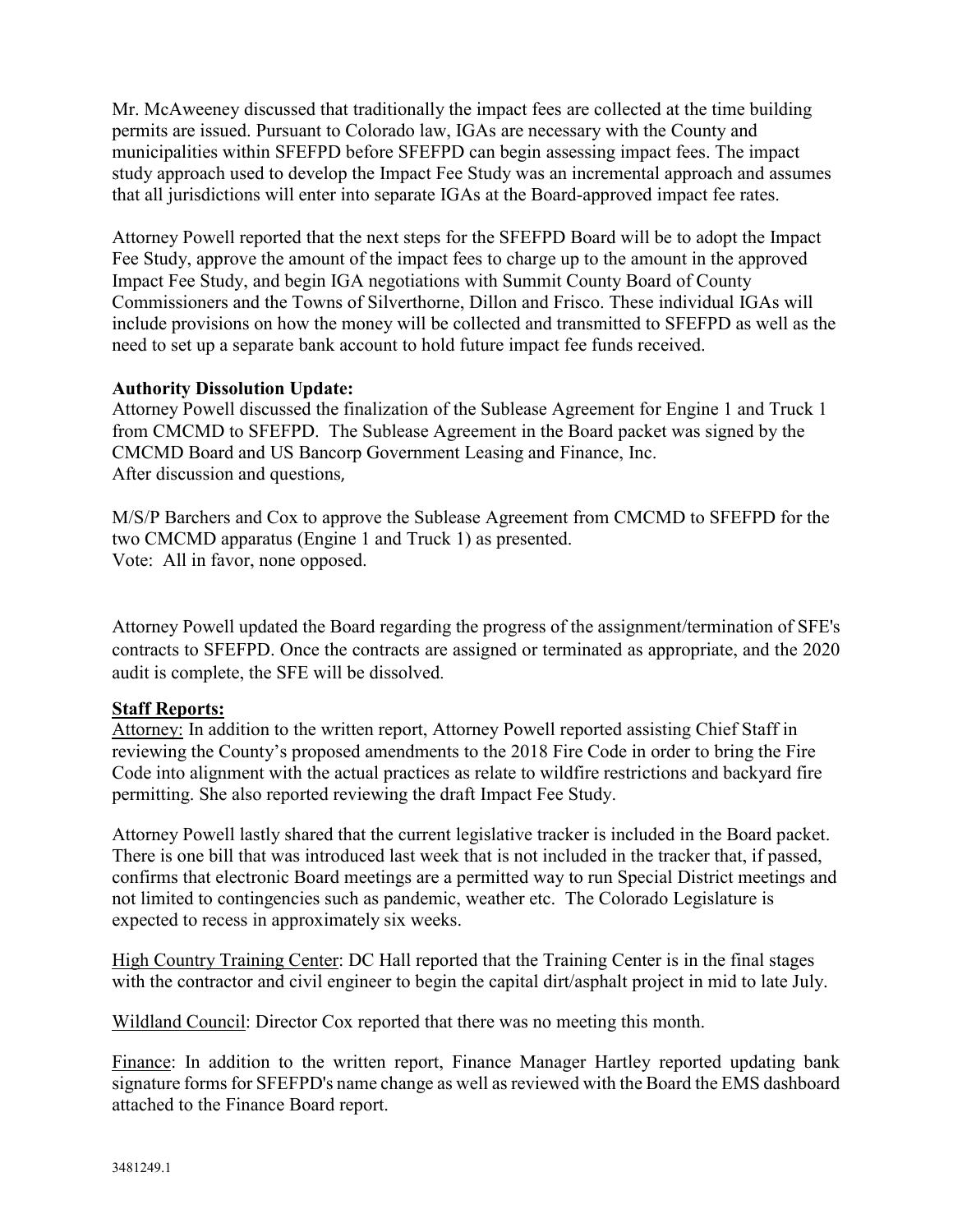Human Resources: Nothing in addition to the written report.

Community Risk Officer: Nothing in addition to the written report.

Community Risk Division: Nothing in addition to the written report.

Admin Support Services: In addition to the written report, DC Schenking reported working with the Lake Dillon Theater Company on a lease agreement for the rental of a single bay at the old Silverthorne fire station in order to house an apparatus at a cost of \$600.00 per month. This will satisfy the Insurance Services Office (ISO) requirements for the Town of Silverthorne.

OPS/EMS Services: In addition to the written report, Deputy Chief Wilkerson reported that different shades of red were painted on the new wildland vehicle that was driven to Summit County by SFEFPD staff. The manufacturer picked up the vehicle by use of a lowboy to travel back to the manufacturer for paint correction and returned it timely.

Chief: In addition to the written report, Chief Davis shared taking vacation during the May Board meeting, but he will be calling in for the meeting to continue the mill levy discussion.

#### **Board Comments**

Director St. John asked when the Board meetings could be held in person once again. Chief Davis responded that the goal is to hold in person meetings beginning in July.

### **Adjournment:**

M/S/P St. John and Barchers to adjourn the meeting at 11:47 AM. Vote: All in favor, none opposed.

Mary Hartley, Board Secretary

Approved this day of  $2021$ .

Jim Cox, President